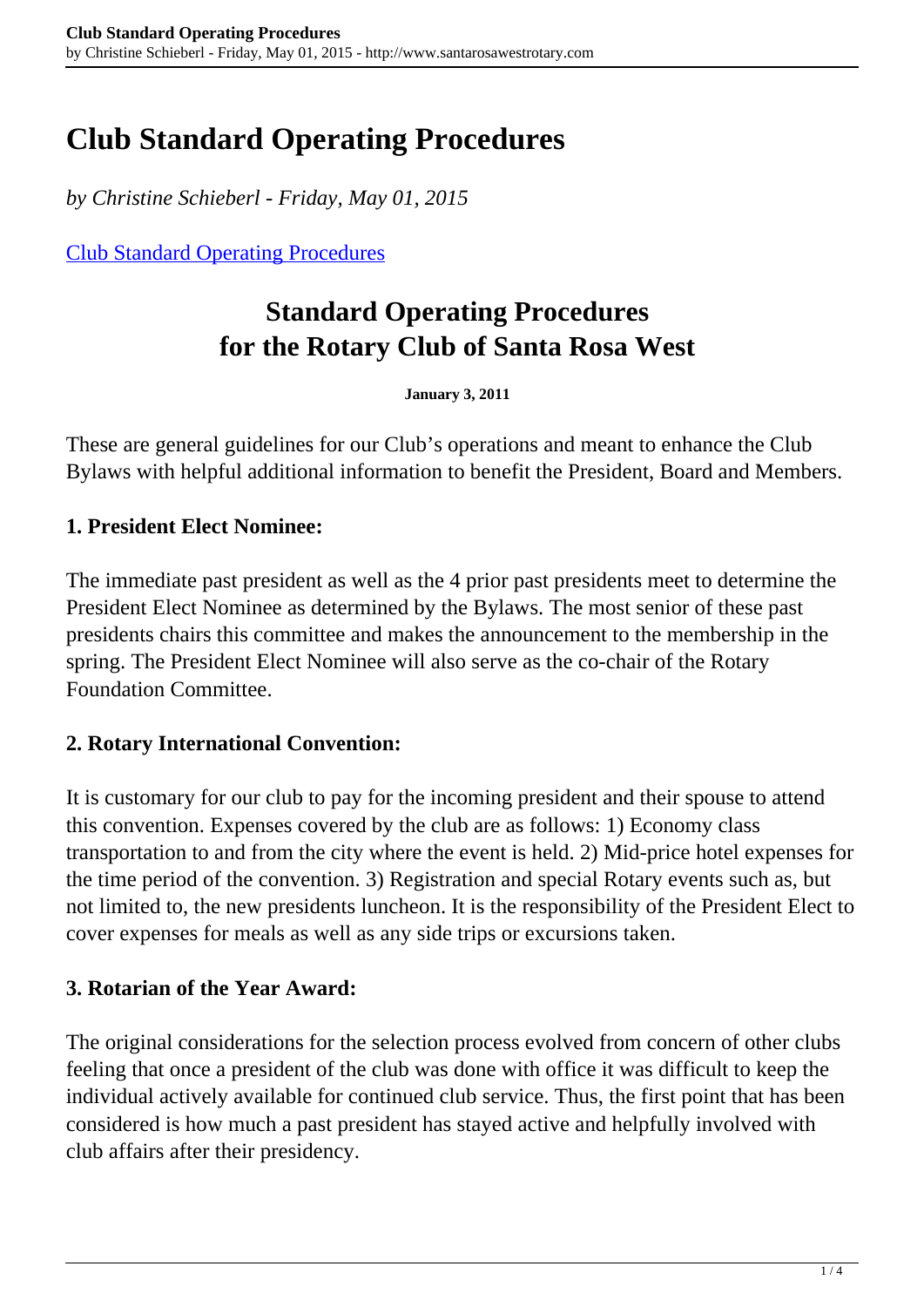Over the years we have not made it necessary that a recipient with years of service to the club be a past president of the club, although we look to this connection. We have had instances where an individual has come into our club and shown such work ethic and interest in stepping in to do outstanding work for the success of our club, it was felt their efforts could not be denied.

When all these points are considered, we still look to the past presidents and their contributions after being president over other factors listed. Primarily, efforts toward the success of our own club take precedent, but District involvement as well can be taken into consideration.

The past five presidents are the committee members, led by the previous Rotarian of the Year, who calls a meeting on the anniversary of our Charter, April 15th, to vote on this honor for the coming year which begins on July 1st. All committee members are looked to for their recommendations and vote.

In recent years it was decided by the board that the club would pay 1 year of this honoree's Rotary dues.

This announcement, which has been kept secret, is made at a convenient time determined by the President of the club toward the end of his or her term. The name of the recipient is usually announced by the current Rotarian of the Year.

# **4. Debunking:**

The immediate past president makes arrangements for the debunking which is traditionally held on the last Sunday of June. All members have prepaid for this event and are billed for spouses who attend. This is traditionally a BBQ followed by a skit or video of the outgoing president. The budget for this event is based on revenue collected from members' dues specified for the debunking.

If there is another Monday meeting in June following the debunking, the president continues to preside over that meeting. The presidential pin and past president's pin are exchanged at the end of this meeting. It's nice to do something special at the last meeting with the entire club participating, such as the Trivial Pursuit game at the end of the 2009/2010 term.

## **5. Introduction of Prospective New Members:**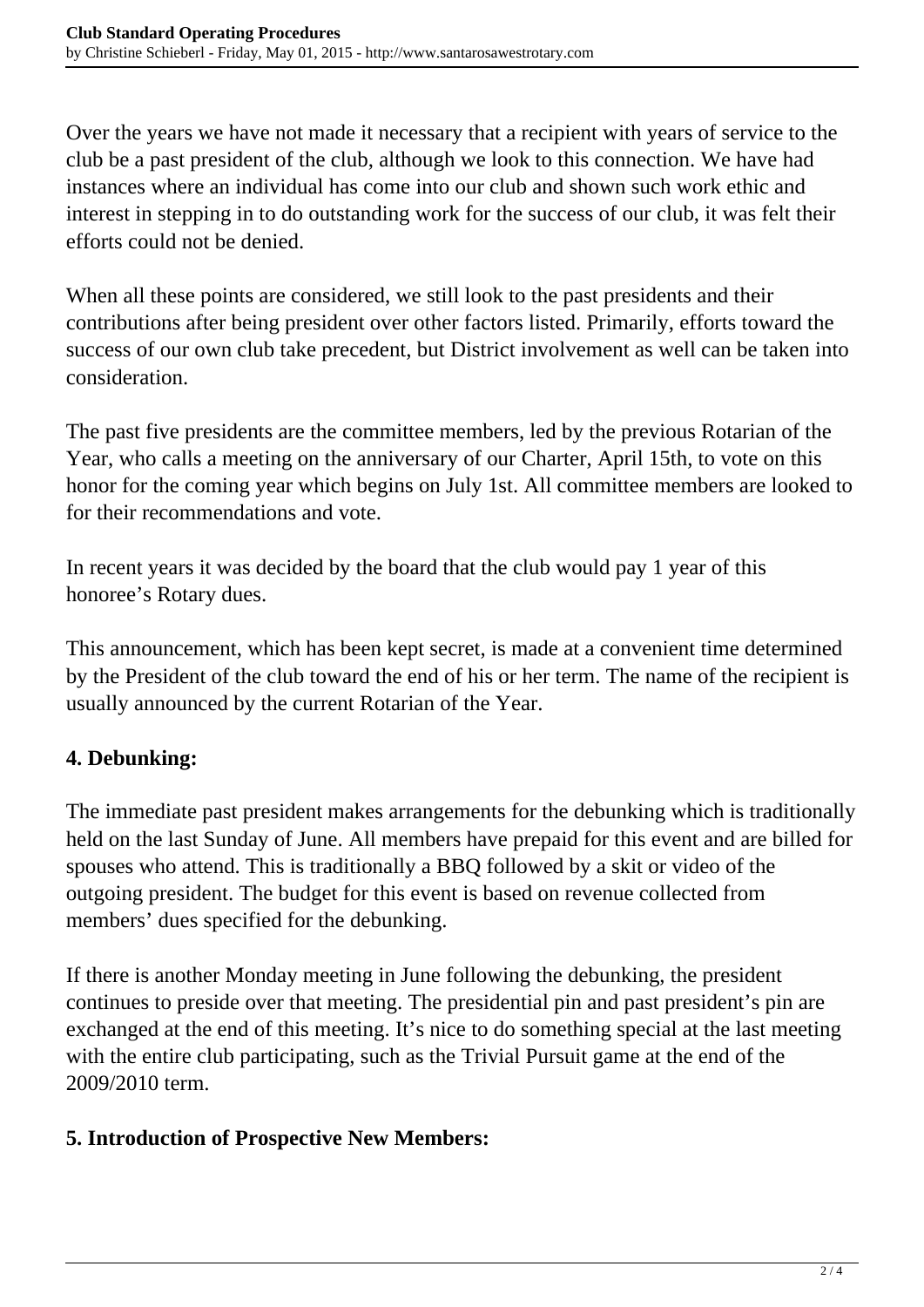The correct introduction of guests who are considering joining our Rotary Club is to be made as follows: "This is Ryan Smith who has a photography business, and is interested in learning more about Rotary". This is a clue to Rotarians to pay special attention to a potential new member. Care should be given not to introduce someone as a prospective member, but someone interested in Rotary.

## **6. Blue Badge Requirements:**

The best way to feel part of our Rotary Club is getting to know our members through participation and involvement in our club activities. The following is a list of requirements to exchange the red badge for a blue badge:

- 1. Stand at the entrance door with your sponsor or the greeter of the day and greet our members as they arrive.
- 2. Meet with the Club Service Director and ask to sign up for several club duties.
- 3. Sell raffle tickets at a Rotary meeting
- 4. Ask members to sign your roster book.
- 5. Give a craft talk which means a 5 minute talk about yourself, your business and family. Contact the president for a date to do this.
- 6. Attend a board meeting. They are held on the third Wednesday of the month at 11:45 at the Italian Affair Restaurant on 4th Street. When you come to a board meeting you will hear reports on what our club is doing in the community as well as internationally. Think about what area interests you and talk to that service director for more information and to participate.
- 7. Attend a make-up meeting at another club. Visit another local club or any time you are traveling you can research where a Rotary club is meeting and you'll be warmly welcomed. You can also make up a meeting on-line. When these steps have been completed, inform the president who will have the secretary prepare the blue badges for presentation at the next meeting. A fine of \$10 is assessed for the blue badge.

## **7. District Assembly and District Conference:**

New members as well as all board members are expected to attend the annual District Assembly. This is the best event for educating members about the various aspects of Rotary and should be considered mandatory. The District Conference is the celebration of the year's achievements and is also a special event to which members are encouraged to attend.